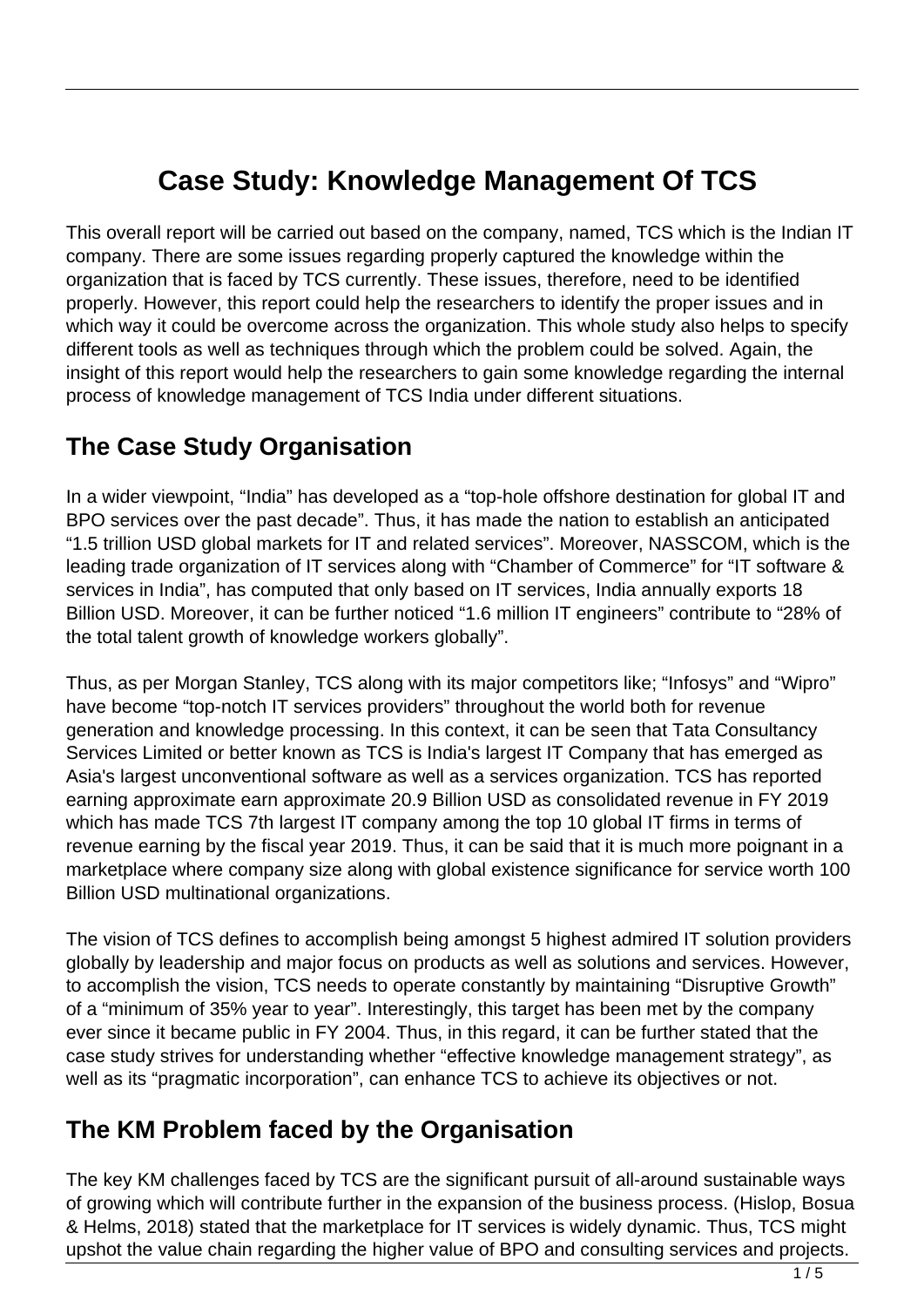However, this upshot two major strategic questions arise regarding TCS's KM issues and challenges. These are such as; TCS's inability to 'Co-create' to take major advantages of remaining knowledge to enhance new capabilities. Along with that another major KM problem faced by TCS is the uncontrolled attrition rate.

It can be significant to the "management of TCS" that, there wouldn't be any option except pursuing all major feasible growing avenues. Thus, in this context, it can be said that the "key KM challenges for TCS" is to develop a 'Co-Create' capability that will take the benefits of remaining knowledge to increase new capabilities. According to (Liebowitz & Frank, 2016) higher attrition rate within the IT industry is also a major challenge of KM for every IT company in India. Thus, in this regard, it can be said that in the case of TCS the prevailing belief of not having excellence in continuous knowledge sharing, as well as organic growth, might be the major challenge.

Again, (Akhavan et al. 2016), stated that talent derivation constantly requires management attention. Moreover, certain evaluation regarding the question of revenue headcount equation defines the major challenge of the KM process for TCS. More specifically, it arises certain an issue that defines whether a growing percent of delivery executive might enhance continual turnovers along with profits by not occurring decreasing returns. Apart from these KM issues (Barley, Treem & Kuhn, 2018) have pioneered other challenges that might occur within the knowledge sharing process of TCS. Thus, the dilemma of balancing knowledge exploration can be identified as another major confrontation for TCS's knowledge-intensive process.

In this regard (Donate & de Pablo, 2015) further opined that misalignment of business along with the integration of knowledge strategies is a common cause of poor performance. More specifically, in the case of TCS, it might create an issue in terms of lack of knowledge regarding the business's value creation process and not organizing themselves for further continual exploitation of the value. (Inkinen, 2016) has performed more extensive investigation regarding knowledge flow in multinational organizations and stated that the discrepancy among source and target of knowledge flow. Thus, in the case of TCS when knowledge covey is not done accurately then it leads toward severe ineffectiveness of TCS's knowledge-intensive process. Thus, it can be said that preliminary inspiration for developing a "specific Knowledge Management" platform could be the comprehension that defines the "concept of knowledge" is frivolous unless it is not shared and processed along with utilization at the time when opportunities for certain exploitation occurs.

## **Proposed Solution**

This has been already identified that the management of TCS has been faced with different kind of issues regarding knowledge management. However, like every issue, there are also some solutions to these different issues in this situation. According to (Kianto, Vanhala & Heilmann, 2016) this is also important for the management of the company to develop some ideas regarding different tools as well as techniques to solve the KM issues under different circumstances. This is important for TCS to operate efficiently throughout its reliable industry; hence this is also important to capture valuable knowledge within the organization. There are different methodologies as well as techniques and tools through which this kind of issues could be resolved. This overall process would be more understandable for the researchers if they could possess some knowledge regarding these different methodologies or tools and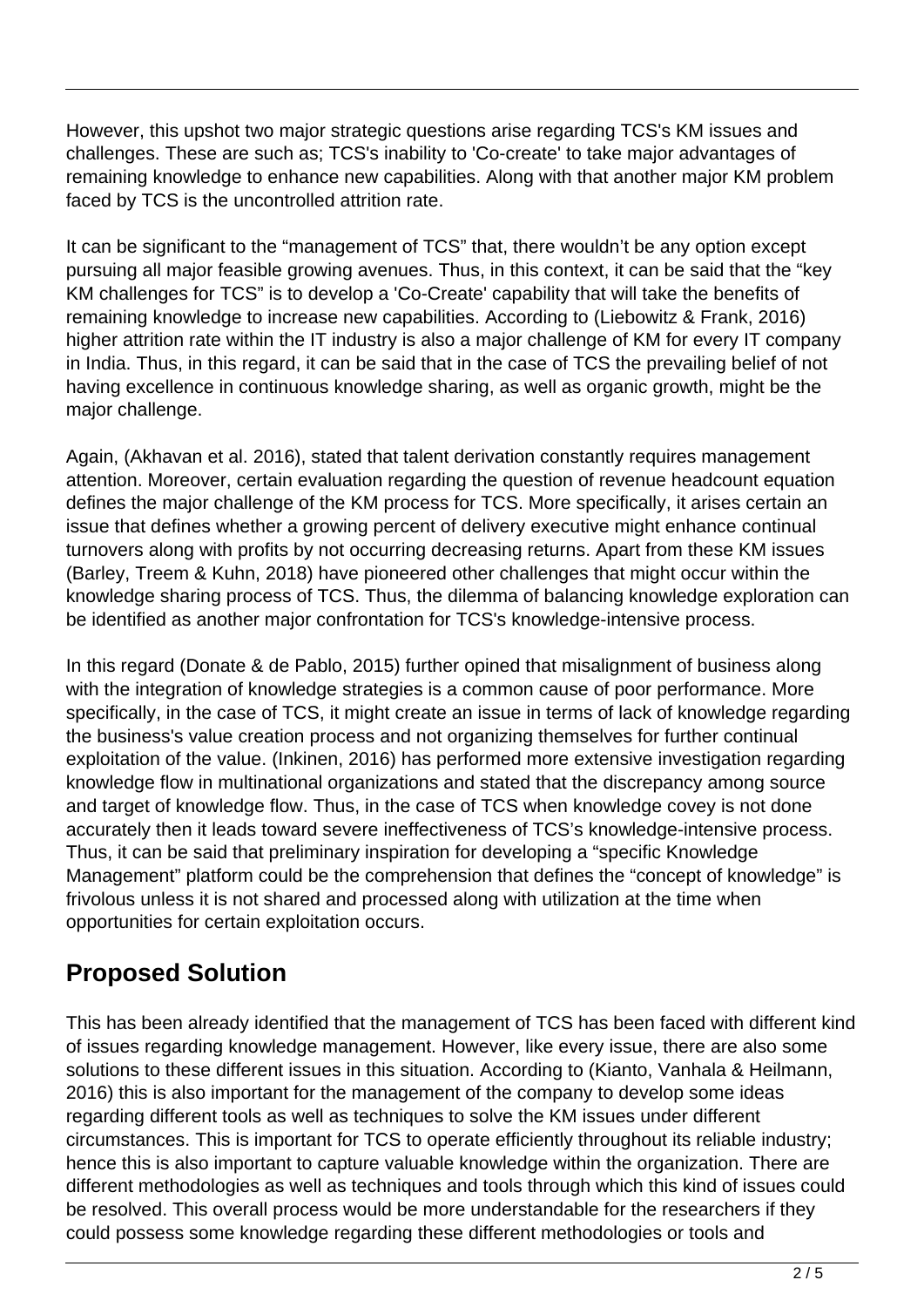technologies and in which way they could help. Thus, these different methodologies, as well as technologies, could be as follows:

## **Methodologies:**

SIGMAR: This method has derived its name from the mathematical word 'Sigma' which helps the organization to successfully initiates, conceptualizes, designs as well as executes the overall process of KM across the organization (Mäntymäki & Riemer, 2016). This method also sheds its light on the factors for critical success as well as expected deliverables which could help TCS for continuous improvement in terms of knowledge management under different circumstances. TCS could successfully use this method to plan, executing as well as monitoring of different situations. The company could be beneficiated in terms of continuous growth as well as less management conflict as their result in this situation. This overall process also helps the organization to increase its knowledge properly and positively captured them within the company.

5iKM3: This is considered as one of the best methods which could be used as a "maturity assessment model", developed by Chand and Mohanty in 2005 (Nowacki & Bachnik, 2016). This model could help TCS,

- To evaluate the acceptance state as well as assess the KM initiative maturity
- This model specifies as well as defines the usage of KM for the benefits of the business
- This model therefore easily could use by the business throughout the industry

Also, three key pillars of the KM approach within the organization, such as, process, technology as well as people could be systematically approached in this situation which could give the positive result within the company regarding the KM initiative.

#### **Techniques and tools:**

There are different techniques as well as tools through which TCH would be able to solve the issue like "inability to "Co-create" to take major advantages of remaining knowledge to enhance new capabilities" in this situation. However, the major techniques in this area could be,

ECM: This has been found out that the management of TCS tried to cooperate with the leading vendor of ECM which could help them regarding providing an excellent solution to this kind of issue. This whole process is backed by the process of strong domain knowledge. [Referred to appendix 2]

Ultimatix: This technique is considered as the largest platform where TCS could easily serve a "larger functional audience", such as "pre-sales" as well as "sales activities" (Omotayo, 2015). This "oracle-based system", therefore, presents the cross-cultural capabilities which could promote the cross-cultural situation as well as constantly working together within the organization. This overall process, therefore, could enhance different capabilities regarding their issue.

## **Discussion**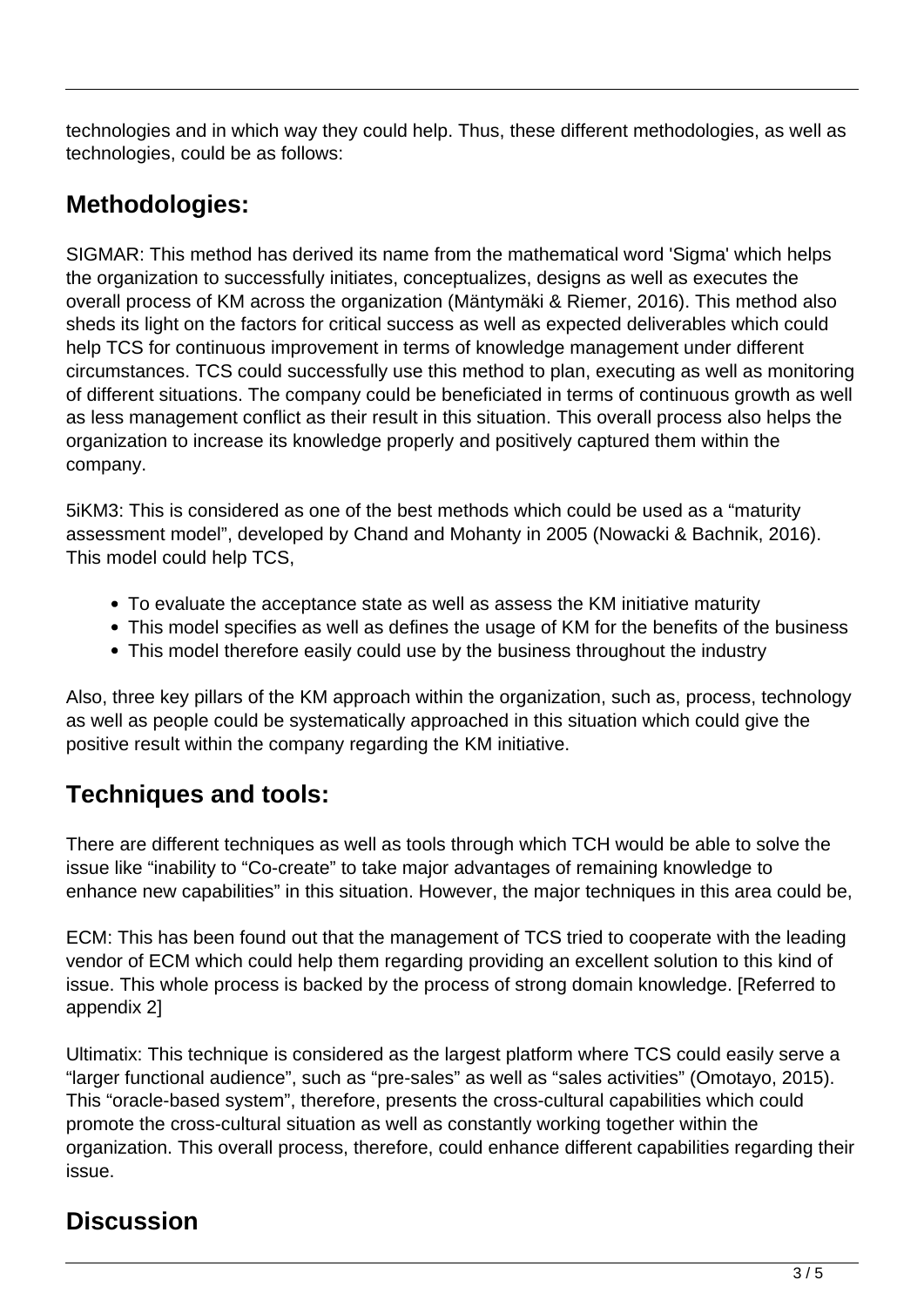At the early stage of their "corporate growth", "management of TCS" identified the inculcation "aspects of KM" within organization like, in terms of straightforward documentation as well as the formulation of templates, process-intensive practices and effective coaching along with mentoring. In this regard (Girard & Girard, 2015), stated that present attrition along with acquisition climate forms it a more critical issue for training as well as indoctrinate nearby "half of TCS's consultants" could be with company's knowledge management process for less than 3 years. More specifically, they face a disadvantage in terms of conforming towards collaborative as well as cooperative knowledge sharing process and culture.

On the contrary, through the field study organized by (Landaeta Olivo et al. 2016) this can be found that the outcome of incorporation of tools and technologies as a one-stop KM platform has created a disadvantageous situation for TCS in terms of ineffectual use of the myriad tools. Most notably, in terms of delivery knowledge management leadership within TCS has approved this publicly. As the consequences of such contemplation, KNOWMAX is the present corporate advantage targeted at assisting about know-how challenges.

However, (Wang & Tarn, 2017) argued that the implementation of KNOWMAX and other KM tools and strategies might bring major drawbacks that give a push to the rise of certain questions in specific areas of the KM process of TCS. These are such as; whether KM can majorly assist in the growth and higher sustainability of TCS or not, whether KNOWMAX can efficiently plunge over competition based on the consideration of winning as well as executing projects. Thus, in this regard (Kushwaha & Rao, 2015) commented that as multinational top IT firm like TCS is significantly mature in terms of KM enterprise then it would not be the major drawback to have middle of the road KM Readiness Assessment.

Apart from that, in terms of addressing issues regarding the incorporation of KM tools and strategies, it can also be identified that challenges might occur as social in nature. According to (Hajir et al. 2015) issues might occur about sustainable people's progress along with incentive schemes which will assist TCS KM to become more successful. Along with that, a question regarding KNOWMAX, which as a platform can effectively help in convergence of human capital towards structural capital or not can further arise. Thus, in this context, (mdx.ac.uk, 2019), stated that an all-inclusive knowledge audit can be incorporated which will fundamentally include recognizing a specific type of knowledge that is required. Although auditing sociocultural inconsistencies would be tough and perhaps far away from the claims of TCS's KM strategy, however; addressing complexities of international as well as intercultural communication can be advantageous. Furthermore, (Braga, Marques & Serrasqueiro, 2018) opined that it should be moderated through master relationship management along with training and staffing as a holistic approach.

## **Conclusion**

Thus, at the end of this report, this could be easily stated that TCS has encountered a specific problem that could negatively affect the knowledge management system. This has been found out throughout the report that this organization couldn't capture the proper knowledge to use it efficiently; hence this kind of issue could be aroused within the organization. However, this report also states about different tools as well as techniques through which the problem could be easily solved and knowledge within the organization could be properly utilized in this situation. Thus, this could be concluded that if the management of TCS could operate through